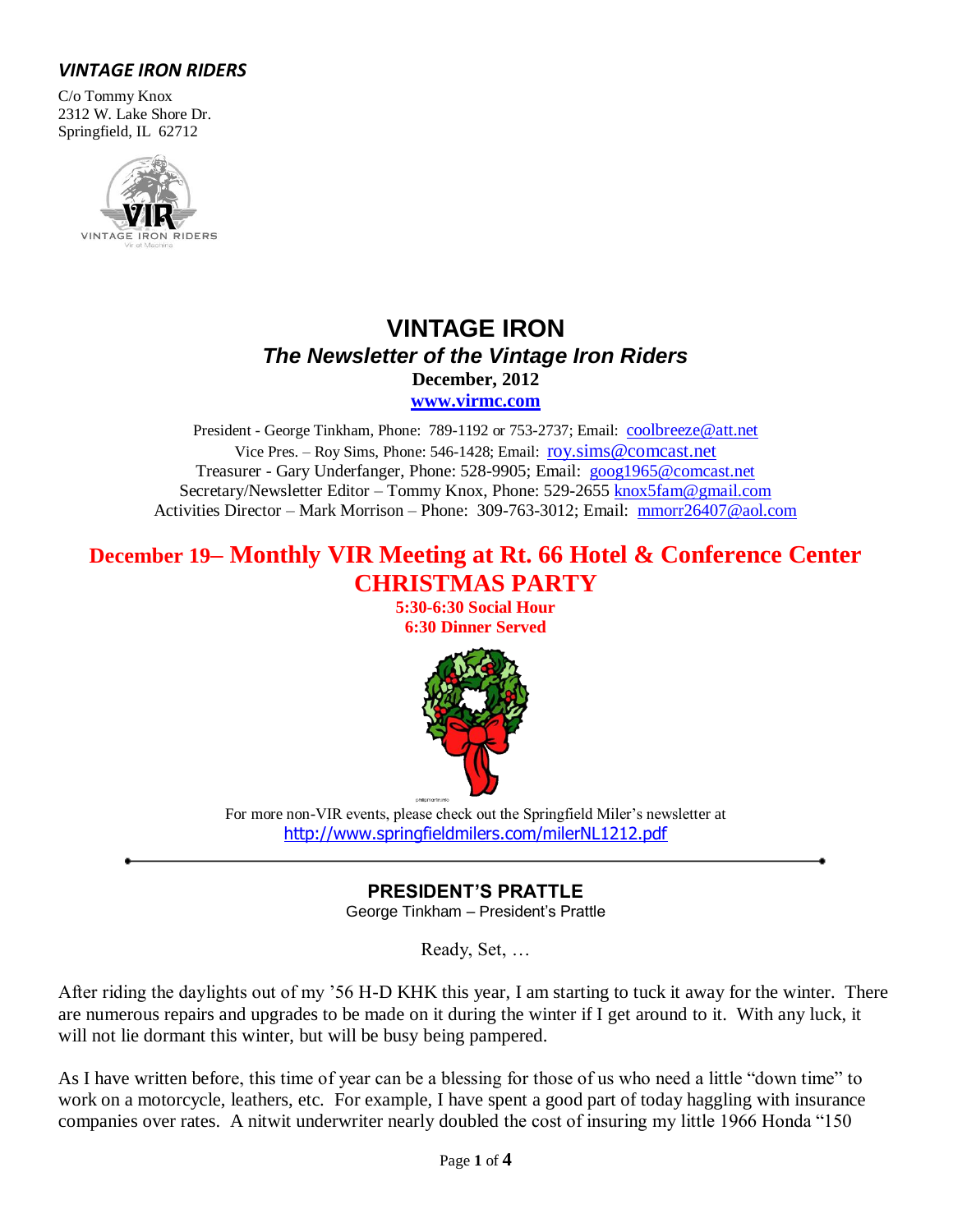Dream" after they found it was newer than their records had shown. If he had any sense, he would realize that old bikes *increase* in value as they get older and that finding the bike is newer than originally thought should decrease the price of the bike – and the cost of insuring it. I shall keep you apprised of my search for the best value in insurance.

Yes winter is a great time to straighten out insurance issues, repair torn seats, smooth out dents, order/fabricate parts, and – in general – get ready for Spring to great us with another riding / show season. The reason foot racers used to be told, "get ready … get set … go!" is that we sometimes need to "get ready" before we go. (I'm not so sure about getting "set.") Winter helps get ready for the next year.

I hope that good health and good fortune are with you this winter so that you will be ready when the 2013 riding / show season starts. Vintage Iron Riders will help keep these cooler months fun with the party on the 19<sup>th</sup> of this month, movie night at January's meeting, and a road trip to the National Motorcycle Museum in Anamosa, Iowa in February. So, mark your calendars (Yes, the new calendars will be at the meeting / party on the  $19<sup>th</sup>$ ) and plan on joining us. It will be a lot more fun if you do!

# **Sid Wood Memorial Run**

The 29<sup>th</sup> annual Toy Run was a huge success! The weather cooperated as temperatures were in the balmy 40's. Approximately 70 bikers bearing gifts for the needy rendezvoused at the Steamfitters' Union Hall where they were signed in by Goog and Tammy Underfanger. Leroy Solomon handled greeting and counting riders as they showed up. We rode in formation down to Contact Ministries where we presented over \$700 in cash and dozens of Christmas toys. The Director of Contact Ministries was most appreciative and informed us that this Toy Run is the beginning of their Christmas season outreach. Goog and Leroy are to be commended for all of their work in this worthwhile endeavor. We had riders from as far away as Beardstown and Farmersville. Hopefully next year, we will get some more press coverage to encourage more riders to be involved. Hopefully next year YOU will choose to come out for the 30<sup>th</sup> annual Toy Run.

# **Winter Road Trip**

Your club is exploring the idea of taking a passenger van to the Motorcycle Museum in Anamosa, Iowa sometime this winter. Member Joe Pitchford has access to a 15-passenber van for excursions like this. We will spend the night in a moderately priced motel. At the November meeting, over 10 members expressed serious interest in being involved. We will have more information at the January meeting. This looks like it's going to be a go sometime in February or March 2013.

# **VIR Christmas Party**



**Sixty-five members have made reservations for our annual Christmas party to be held December 19, 2012 at the Route 66 Hotel and Conference Center. We will have a 2-meat buffet, vegetables, potato, roll and butter, and salad with either coffee or tea provided. The Club is going to provide a sheet cake for dessert. Members will pay \$10/person with the club paying the balance. There will be a social time with cash bar from 5:30 to 6:30, with dinner being served at 6:30. Please bring a motorcycle-themed gift – nothing expensive.**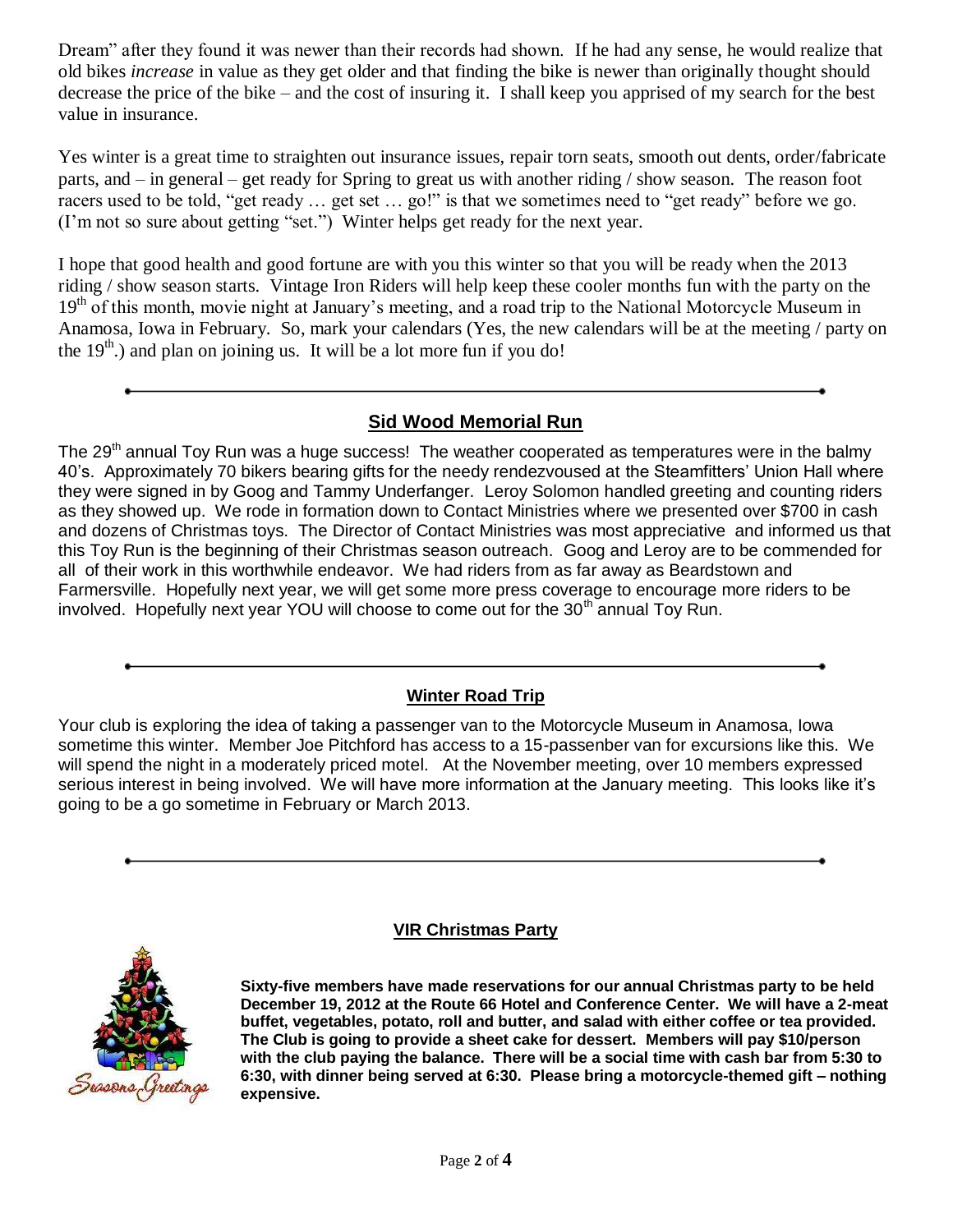## **Calendars**

Our 2013 calendars should be available for sale at the December Christmas Party. Cuyler Coleman is putting the finishing touches on the graphics this week and then off to the printer. Thanks to Howie Thornley who has volunteered to be the photographer for the 2014 calendar. It is the aim of the club to feature motorcycles 25 years or older that are currently owned by members. Even if your motorcycle has been displayed in past calendars, please talk to Howie about a current photo. Special thanks to all of you who made photos available for this year. These calendars make great Christmas gifts.

## **Election of New Officers**

All of the officers who served for 2012 were elected for a term to run through November of 2013. Special thanks to those individuals who serve in this capacity.

## **Dues for 2013**

As a reminder, dues for 2013 will be collected at the January meeting

### **FYI – Website**

The Vintage Iron Riders maintains a website at [www.virmc.com.](http://www.virmc.com/) In addition to pictures of activities, there are photos of members. Several new members do not have their photos on our website. George Tinkham will be taking pictures at the Christmas party of members who wish to be on the website. For the password, speak to George at a regular meeting.

### **Jeff White Memorial Fund**

As a member of good standing in VIR, you are eligible to receive benefits from the Jeff White Memorial Fund. This fund was set up to help with a financial assistance for any member in need as a result of accident, illness or injury. Secretary Tommy Knox will have copies of the by-laws and you are encouraged to pick them up at the November meeting. This fund was established as a memorial for deceased member Jeff White.

## Minutes of Meeting **Vintage Iron Riders Rt. 66 Hotel & Conference Center November 14, 2012**

7:00 pm social time, meeting called to order at 7:18 pm. All officers present. Pledge of Allegiance was taken. The minutes of the October meeting were amended by email on the election of officers. Motion made and approved to accept October minutes.

#### **Treasurer's Report**

We have a balance of \$4,226.01 in the general fund of which \$2,066.50 is the Jeff White Memorial Fund.

**JWMMF:** Tinkham gave a brief reminder to the club of the history and purpose of the Jeff White Memorial Fund available for them. This was to help new members as well as remind veteran members.

**Products:** Sims is getting bids for new VIR patches from All American Tee's.

**Events:** Morrison reported on a bike auction in western Illinois, the Sid Wood Memorial Run, and a bus trip to the motorcycle museum and JP Cycles in Anamosa, Iowa for February or March.

**Christmas Party:** Club agreed to a buffet menu to include roast beef, broasted chicken, mashed potatoes, green beans, corn, rolls and butter, salad, and coffee and tea. Club will provide a sheet cake for dessert. Motion was made by Jim Woolery, seconded by Bill Nelson for club members to pay \$10/person and the club will pay the balance. Motion passed.